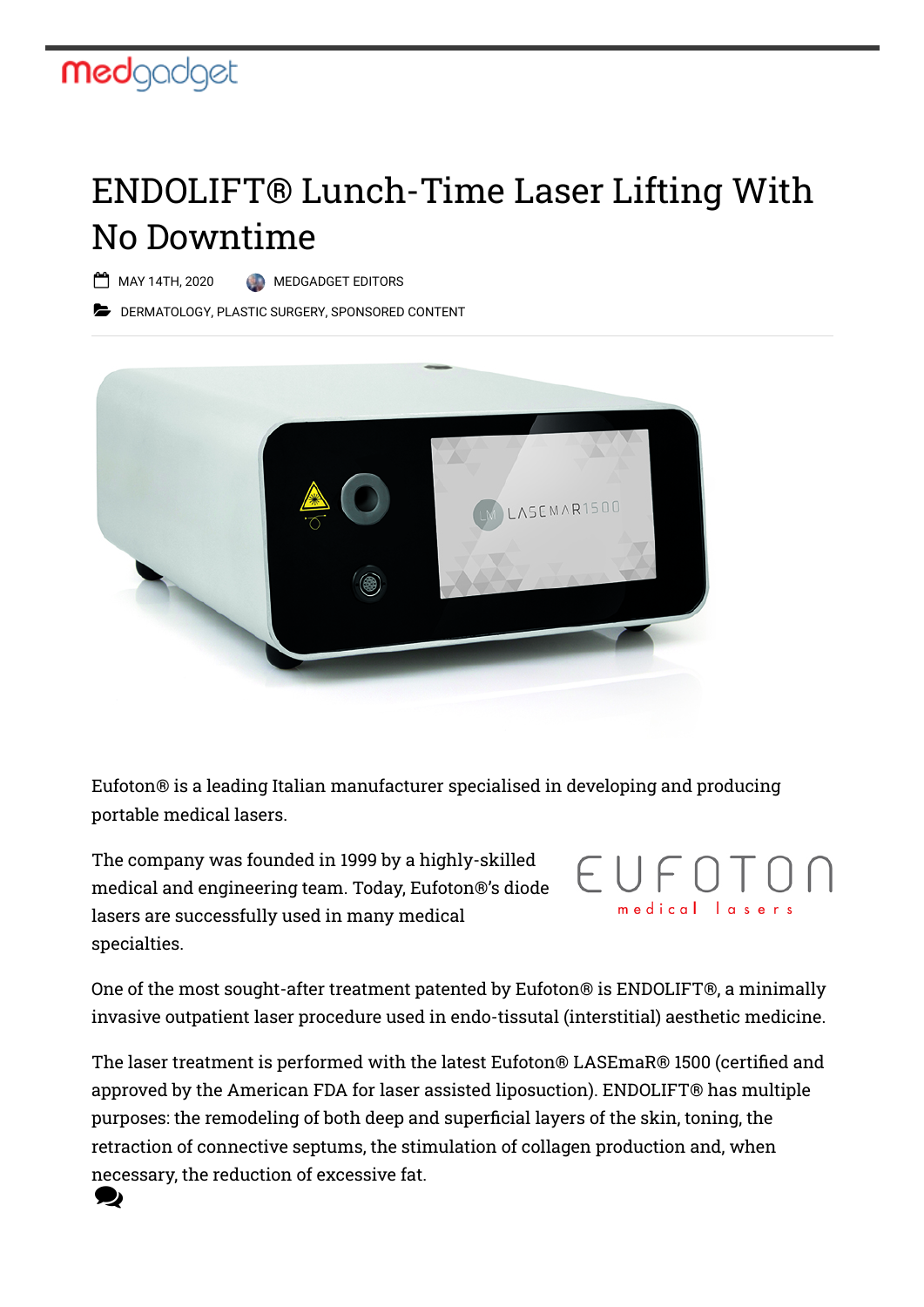The main activity of ENDOLIFT® is promoting skin tightening, in other words the retraction and reduction of skin laxity thanks to the activation of neo-collagenesis and of metabolic functions in the extra cellular matrix.

The skin tightening created by ENDOLIFT® is strictly linked to the selectivity of the laser beam used, that is, to the specific interaction of the laser light which selectively hits two of the main targets of the human body: water and fat.

Endolift® treatment can be performed on the following facial areas:

• neck;

Q

- mandibular border;
- undertone;
- nasolabial folds;
- lower eyelids;
- marionette lines.

The procedure is also suitable in selected body areas.

The peculiarity of the ENDOLIFT® treatment is that it can be customized in relation to the imperfection that concerns the patient by varying parameters such as:

- $\bullet$  the thickness of the optical fiber;
- $\bullet$  the power or the flow of energy transferred through the optical fiber;
- $\bullet$  the duration of the impulse; the flow with which the energy comes into contact with the tissue specified by the pulse emission time and the pause time;
- $\bullet$  the depth to which the optical fiber is moved within the tissue (working more superficially results in a greater firming effect of the skin).

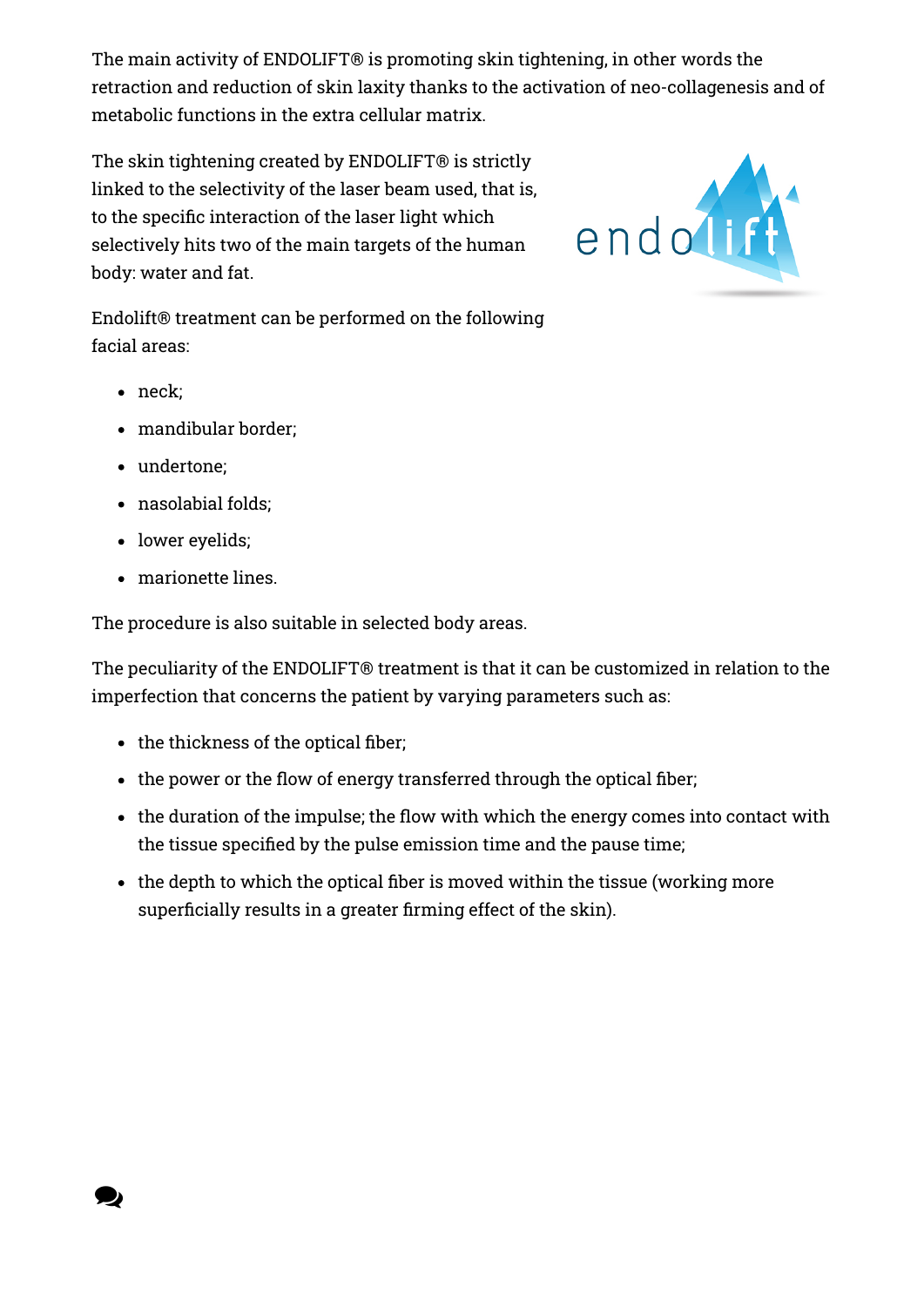

To offer the best Eufoton® has developed cutting edge optical fibers. From a technical point of view, Eufoton® manufactures a series of specially designed optical fiber (FTF bers) that have a particular coating to allow mechanical strength and a specially designed tip to navigate fluidly in the subcutaneous skin layers and deliver the laser energy in an homogenous way.



The FTF fibers can differ in caliber and emission type; the 200 micron fibres are used to the 1-11 morro can affect in camera and emission type, are 200 micron mores are used to<br>treat the eyelids whereas the 300 micron fibers are used in the face and neck reflecting the use of lower micron fibers in areas involving thin skin and adipose tissue and vice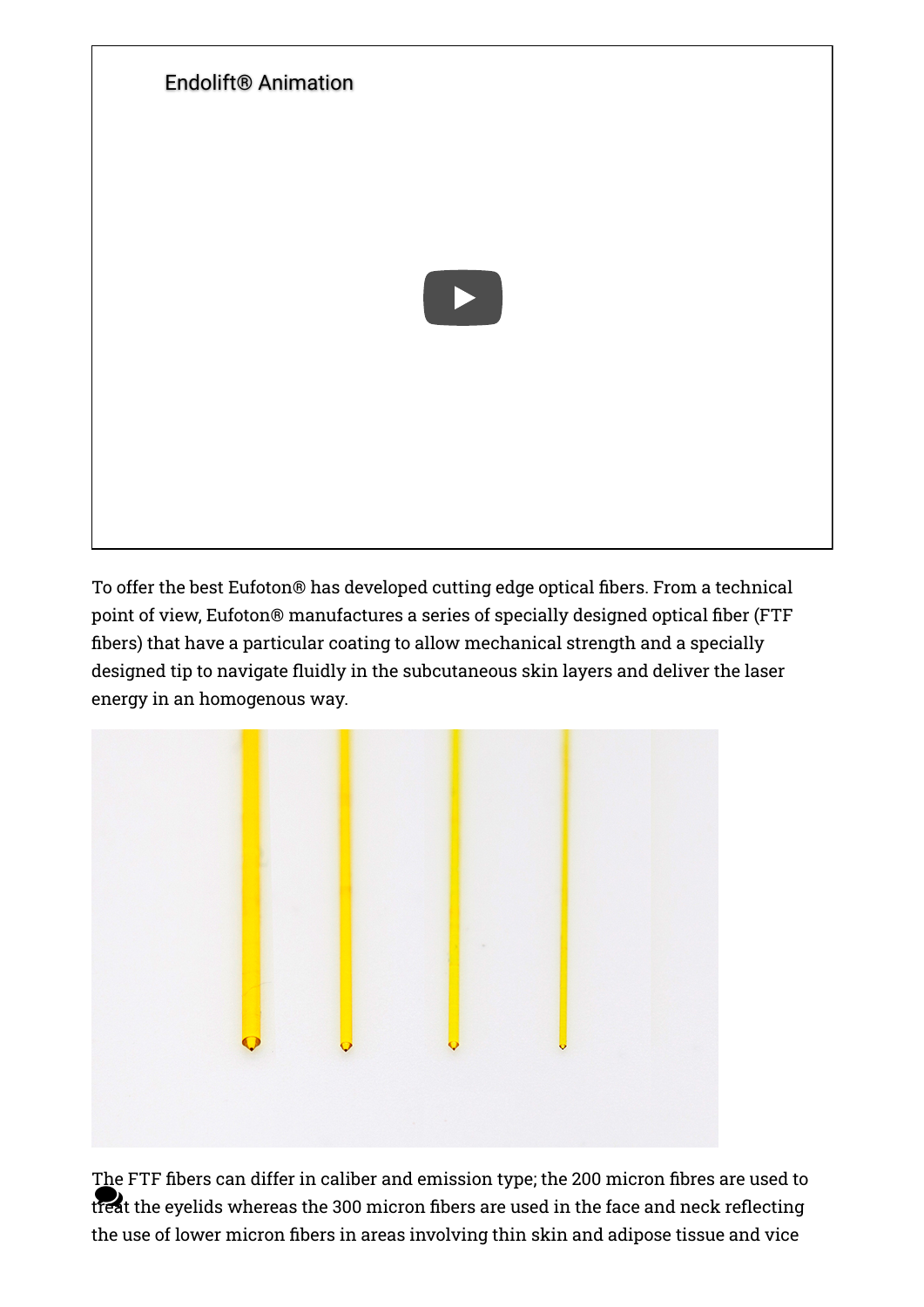versa.

On the other hand, 400/600 micron fibres are used to treat areas of the body where the skin is thicker and where fat deposits are significant. In such patients, radial emission bers are also employed.

ENDOLIFT® is normally performed without anaesthesia but if treating particularly sensitive areas, an air-cooling system [\(Eufoton® CRIOJET\)](https://www.eufoton.com/en/products/accessories/crio-jet) can be employed as well as anaesthetic at the choice of the operator. Only in selected cases where the use of fibers of greater diameter is favoured is it preferable to use local anaesthesia with lidocaine.

The infiltration of an anaesthetic agent must be exactly doused, since an excessive amount of liquid that penetrates the tissues can cause dispersion of heat and therefore alter the photo-thermal effect of the laser.



ENDOLIFT® can also be used alongside non-ablative fractional resurfacing treatment to get better results sinergically: [LIGHTSCAN](https://www.eufoton.com/en/products/accessories/lightscan) – the fractional scanner – is plugged into LASEmaR® 1500 and its micro-spot of 200 microns improve the texture and tone of the skin effortlessly.

The duration of the entire treatment depends on the size of the area and can vary from 15 to 45 minutes. Results are immediate although the final result, accounting for the resolution of oedema, normally occurs 2-3 months after the first treatment. Following this,  $\epsilon$ a tissue remodeling process is triggered which often progresses after 6 months postprocedure.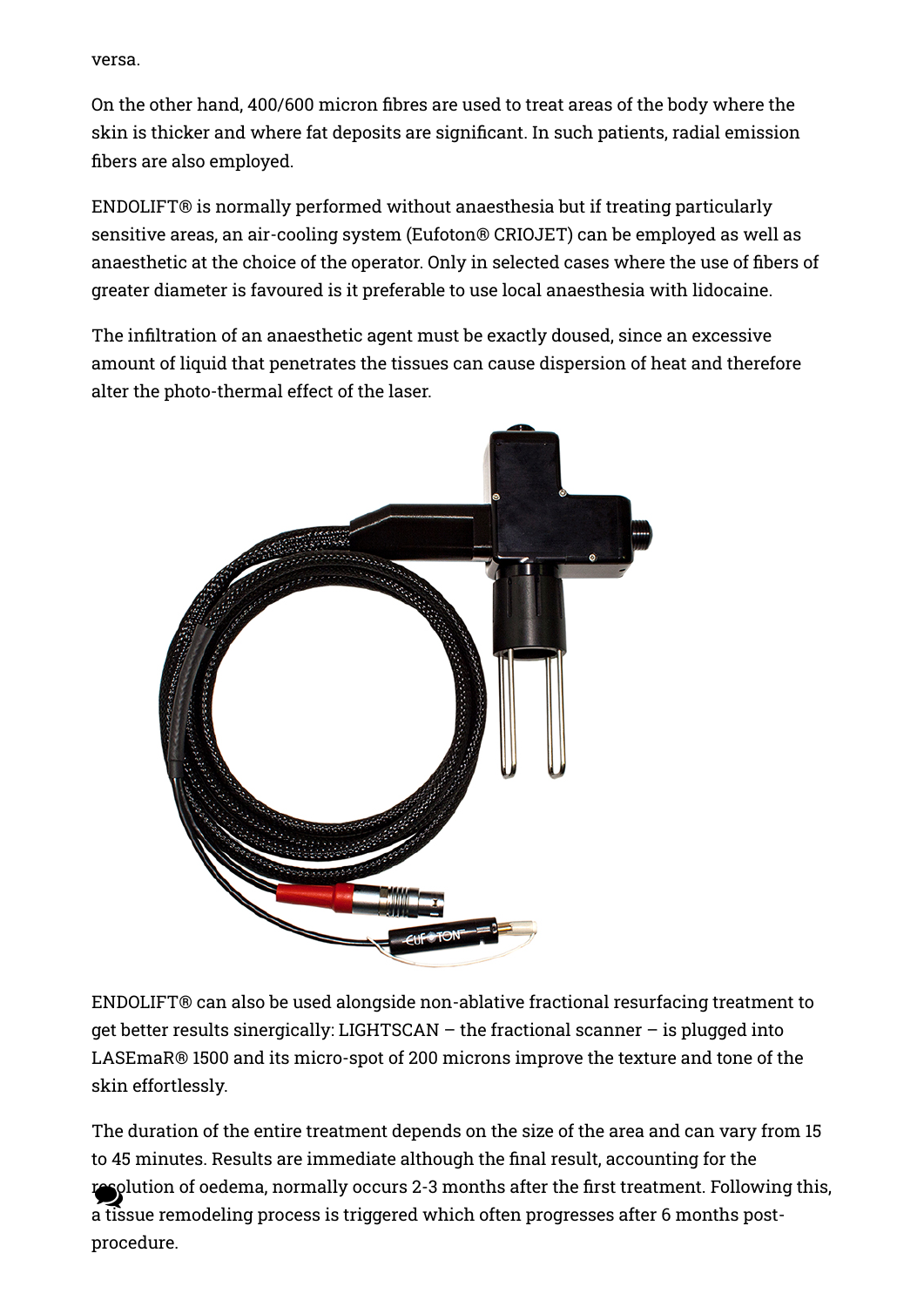The treatment can be repeated, depending on the treated area, the amount of skin laxity and the patient's needs.

There are no particular contraindications post-procedure and the patient can immediately resume their activities of daily life.



Related Eufoton links:

Email contact: [info@eufoton.com](mailto:info@eufoton.com)

Facebook: <http://www.facebook.com/EufotonMedicalasers/>

Titter: <https://twitter.com/Eufoton>

YouTube: <https://www.youtube.com/user/EUFOTON/playlists>

LinkedIn: [https://www.linkedin.com/in/eufoton-medical-lasers-23914930](https://www.linkedin.com/in/eufoton-medical-lasers-23914930?trk=hp-identity-photo)

Instagram:<http://instagram.com/eufoton>

Endolift® website [www.endolift.com/en/](http://www.endolift.com/en/)

Eufoton® website [www.eufoton.com/en/](http://www.eufoton.com/en/)=

## **We recommend**

| u201cRandom Lasers" Resolve Speckle for      | Anti-VEGF with laser helps prevent recurrence |
|----------------------------------------------|-----------------------------------------------|
| <b>Clearer Medical Imaging</b>               | of stage 3+ ROP                               |
| Editors, Medgadget, 2012                     | Healio                                        |
| InvoTek Safe Laser System Uses Light-Sensing | Iridex receives patent for MicroPulse         |
| Keyboard to Enable Communication             | technology                                    |
| Wouter Stomp, Medgadget, 2011                | Healio                                        |
| New Dornier GentleFlex Holmium Laser Fiber   | Two-photon imaging of the mammalian retina    |
| Prevents Damage to Deflected Scopes During   | with ultrafast pulsing laser                  |
| Laser Lithotripsy Procedures                 | Grazyna Palczewska et al., JCI Insight, 2018  |
| Kenan Raddawi, Medgadget, 2016               | Maternal Heart Health Shown to Predict CVD    |
| Quantum Cascade Lasers and the Future of     | Onset in Offspring                            |
| <b>Medical Diagnostics</b>                   | Cardiology Advisor, 2020                      |
| Editors, Medgadget, 2008                     | The FDA Approves Orladeyo to Prevent          |
| Ultrashort Pulse (USP) Laser Technology from | Hereditary Angioedema Attacks                 |
| Sydiance                                     | MRP, 2020                                     |
| Editors, Medgadget, 2007                     |                                               |